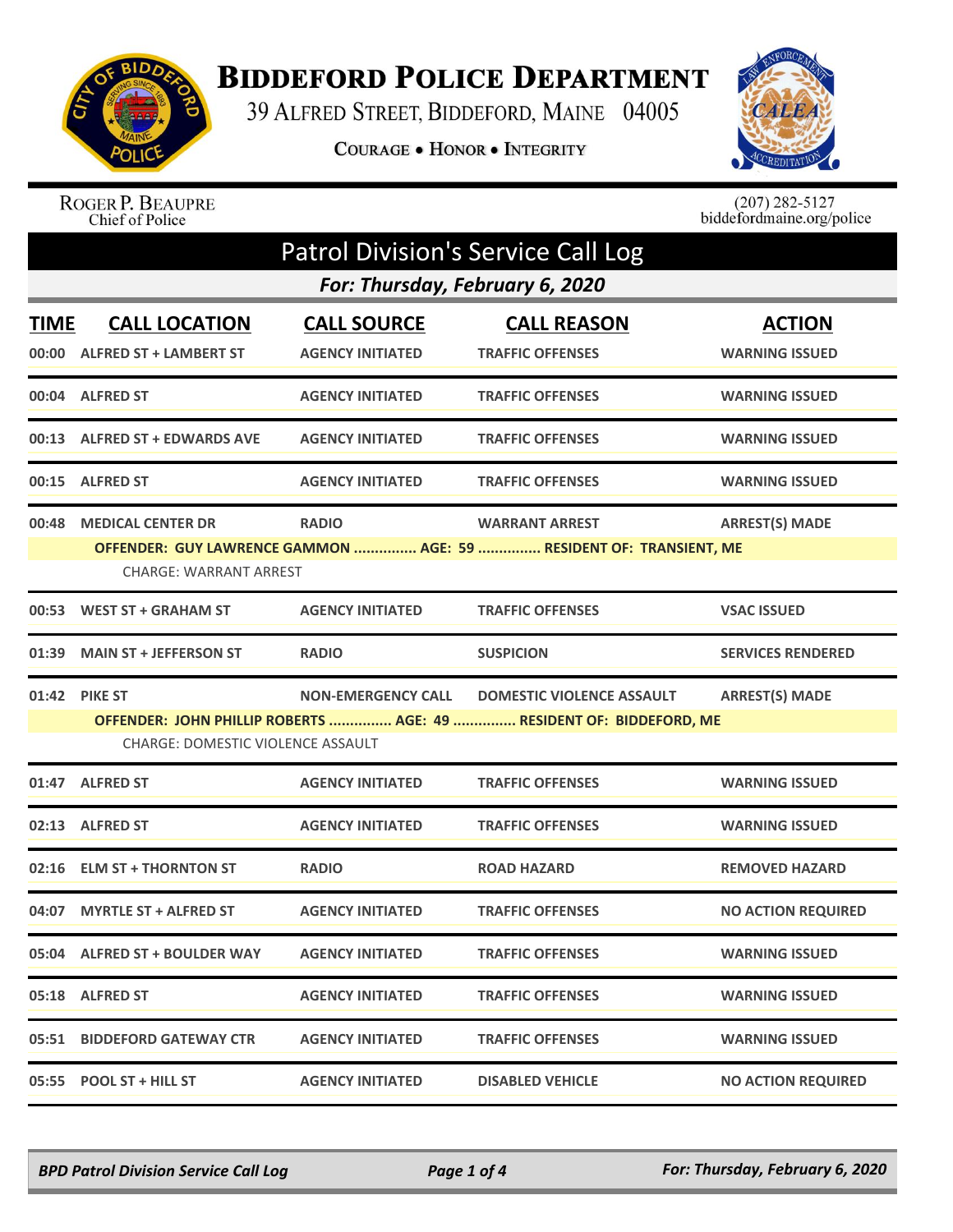| <b>TIME</b> | <b>CALL LOCATION</b><br>06:26 WENTWORTH ST | <b>CALL SOURCE</b><br><b>NON-EMERGENCY CALL</b> | <b>CALL REASON</b><br><b>PARKING COMPLAINT</b> | <b>ACTION</b><br><b>PARKING TICKET ISSUED</b> |
|-------------|--------------------------------------------|-------------------------------------------------|------------------------------------------------|-----------------------------------------------|
|             | 06:37 ALFRED ST + BIRCH ST                 | <b>AGENCY INITIATED</b>                         | <b>DISABLED VEHICLE</b>                        | <b>SERVICES RENDERED</b>                      |
|             | 07:32 GREEN ST                             | <b>NON-EMERGENCY CALL</b>                       | <b>PARKING COMPLAINT</b>                       | <b>NO VIOLATION</b>                           |
|             | 08:44 BIRCH ST                             | <b>AGENCY INITIATED</b>                         | <b>PAPERWORK</b>                               | <b>PAPERWORK NOT SERVED</b>                   |
|             | 08:44 GRANITE ST + HILL ST                 | <b>WALK-IN AT STATION</b>                       | <b>HARASSMENT</b>                              | <b>FIELD INTERVIEW</b>                        |
|             | 08:50 MASON ST + BRADBURY ST               | <b>NON-EMERGENCY CALL</b>                       | <b>PARKING COMPLAINT</b>                       | <b>PARKING TICKET ISSUED</b>                  |
|             | 09:03 GUINEA RD                            | <b>WALK-IN AT STATION</b>                       | <b>FORGERY</b>                                 | <b>REPORT TAKEN</b>                           |
|             | 09:04 ELM ST                               | <b>AGENCY INITIATED</b>                         | <b>PAPERWORK</b>                               | <b>PAPERWORK NOT SERVED</b>                   |
|             | 09:22 MAIN ST                              | <b>NON-EMERGENCY CALL</b>                       | <b>PARKING COMPLAINT</b>                       | <b>PARKING TICKET ISSUED</b>                  |
|             | 09:44 BARRA RD                             | <b>NON-EMERGENCY CALL</b>                       | <b>BURGLARY</b>                                | <b>REPORT TAKEN</b>                           |
|             | 09:59 DRAPEAU ST + ELM ST                  | <b>NON-EMERGENCY CALL</b>                       | <b>PARKING COMPLAINT</b>                       | <b>PARKING TICKET ISSUED</b>                  |
|             | 10:02 SOUTH ST                             | <b>E-911 CALL</b>                               | 911 MISUSE                                     | <b>WARNING ISSUED</b>                         |
|             | 10:05 ALFRED ST                            | <b>NON-EMERGENCY CALL</b>                       | <b>ALL OTHER</b>                               | <b>NO ACTION REQUIRED</b>                     |
|             | 10:11 SOUTH ST                             | <b>NON-EMERGENCY CALL</b>                       | <b>THEFT</b>                                   | <b>REPORT TAKEN</b>                           |
|             | <b>10:40 MAIN ST</b>                       | <b>NON-EMERGENCY CALL</b>                       | <b>PAPERWORK</b>                               | <b>NEGATIVE CONTACT</b>                       |
|             | 10:42 SHOPS WAY                            | <b>NON-EMERGENCY CALL</b>                       | <b>ARTICLES LOST/FOUND</b>                     | <b>SERVICES RENDERED</b>                      |
|             | 10:56 MARINER WAY                          | <b>NON-EMERGENCY CALL</b>                       | <b>CHECK WELFARE</b>                           | <b>NEGATIVE CONTACT</b>                       |
|             | 11:02 SULLIVAN ST                          | E-911 CALL                                      | 911 MISUSE                                     | <b>NEGATIVE CONTACT</b>                       |
|             | <b>11:38 MAIN ST</b>                       | <b>NON-EMERGENCY CALL</b>                       | <b>PAPERWORK</b>                               | <b>PAPERWORK NOT SERVED</b>                   |
|             | 11:41 HILLS BEACH RD                       | <b>NON-EMERGENCY CALL</b>                       | ATTEMPTED/THREATENED SUICIDE SERVICES RENDERED |                                               |
|             | 11:56 SOUTH ST                             | <b>NON-EMERGENCY CALL</b>                       | <b>ANIMAL COMPLAINT</b>                        | <b>SERVICES RENDERED</b>                      |
|             | 12:03 ALFRED ST                            | <b>NON-EMERGENCY CALL</b>                       | <b>COURT ORDERED CHECK IN</b>                  | <b>SERVICES RENDERED</b>                      |
|             | 12:26 ELM ST + WEST ST                     | E-911 CALL                                      | <b>ALL OTHER</b>                               | <b>SERVICES RENDERED</b>                      |
|             | 12:50 SACO FALLS WAY                       | <b>NON-EMERGENCY CALL</b>                       | <b>PARKING COMPLAINT</b>                       | <b>SERVICES RENDERED</b>                      |
|             | 13:16 ALFRED ST                            | <b>E-911 CALL</b>                               | 911 MISUSE                                     | <b>NO ACTION REQUIRED</b>                     |

*BPD Patrol Division Service Call Log Page 2 of 4 For: Thursday, February 6, 2020*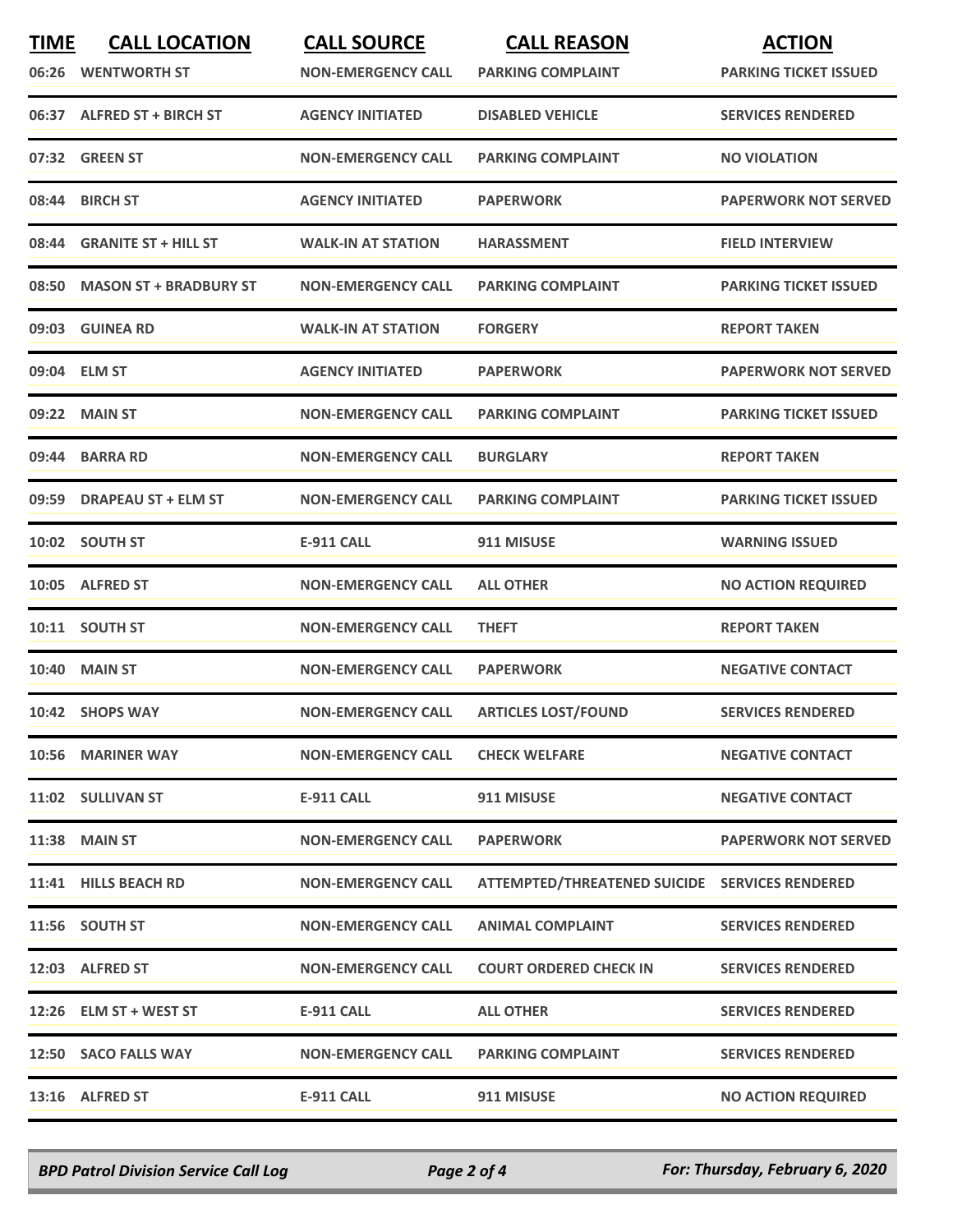| <b>TIME</b> | <b>CALL LOCATION</b>                                 | <b>CALL SOURCE</b>        | <b>CALL REASON</b>                                                                     | <b>ACTION</b>                |
|-------------|------------------------------------------------------|---------------------------|----------------------------------------------------------------------------------------|------------------------------|
|             | 13:16 CHAPEL ST                                      | <b>E-911 CALL</b>         | <b>ASSAULT</b>                                                                         | <b>REPORT TAKEN</b>          |
|             | 13:33 SOUTH ST                                       | <b>NON-EMERGENCY CALL</b> | <b>PARKING COMPLAINT</b>                                                               | <b>VEHICLE TOWED</b>         |
|             | 13:37 ALFRED ST                                      | <b>NON-EMERGENCY CALL</b> | <b>PRO-ACTIVE DV RESPONSE TEAM</b>                                                     | <b>NO VIOLATION</b>          |
|             | 13:38 CENTER ST                                      | <b>WALK-IN AT STATION</b> | <b>PAPERWORK</b>                                                                       | <b>SERVICES RENDERED</b>     |
|             | 14:04 MAIN ST                                        | <b>NON-EMERGENCY CALL</b> | <b>VIOL PROTECTION FROM HARASS</b>                                                     | <b>REPORT TAKEN</b>          |
|             | 14:59 BRADBURY ST                                    | <b>NON-EMERGENCY CALL</b> | <b>THEFT</b>                                                                           | <b>NO ACTION REQUIRED</b>    |
|             | <b>15:23 PINE ST</b>                                 | <b>NON-EMERGENCY CALL</b> | <b>PARKING COMPLAINT</b>                                                               | <b>GONE ON ARRIVAL</b>       |
|             | 15:34 PIKE ST                                        | <b>NON-EMERGENCY CALL</b> | <b>SUSPICION</b>                                                                       | <b>GONE ON ARRIVAL</b>       |
|             | 15:47 ALFRED ST                                      | <b>WALK-IN AT STATION</b> | <b>CITIZEN ASSIST</b>                                                                  | <b>SERVICES RENDERED</b>     |
|             | <b>15:50 BRADBURY ST</b>                             | <b>NON-EMERGENCY CALL</b> | <b>MESSAGE DELIVERY</b>                                                                | <b>SERVICES RENDERED</b>     |
| 16:17       | <b>OAK RIDGE RD</b>                                  | <b>E-911 CALL</b>         | <b>DEATH ATTENDED &amp; UNATTENDED</b>                                                 | <b>NO TRANSPORT</b>          |
|             | 16:42 FORTUNES ROCKS RD + POOL ST WALK-IN AT STATION |                           | <b>CRIMINAL MISCHIEF</b>                                                               | <b>REPORT TAKEN</b>          |
|             | 17:17 PEARL ST                                       | <b>E-911 CALL</b>         | 911 MISUSE                                                                             | <b>NO ACTION REQUIRED</b>    |
| 17:24       | <b>BOULDER WAY</b>                                   | <b>E-911 CALL</b>         | <b>SUSPICION</b>                                                                       | <b>NEGATIVE CONTACT</b>      |
|             | 17:39 BIRCH ST                                       | <b>E-911 CALL</b>         | <b>PARKING COMPLAINT</b>                                                               | <b>SERVICES RENDERED</b>     |
|             | 18:25 MAIN ST                                        | <b>E-911 CALL</b>         | <b>TRESPASSING</b>                                                                     | <b>SERVICES RENDERED</b>     |
|             | 19:08 BEACON AVE                                     | <b>NON-EMERGENCY CALL</b> | <b>CHECK WELFARE</b>                                                                   | <b>TRANSPORT TO CRISIS</b>   |
|             | 19:24 HILL ST                                        | <b>AGENCY INITIATED</b>   | <b>WARRANT ARREST</b><br>OFFENDER: NATHAN M SMALL  AGE: 41  RESIDENT OF: BIDDEFORD, ME | <b>ARREST(S) MADE</b>        |
|             | <b>CHARGE: WARRANT ARREST</b>                        |                           |                                                                                        |                              |
|             | 20:04 ELM ST + GRAYSON ST                            | <b>AGENCY INITIATED</b>   | <b>TRAFFIC OFFENSES</b>                                                                | <b>WARNING ISSUED</b>        |
|             | 20:05 CRESCENT ST                                    | <b>NON-EMERGENCY CALL</b> | <b>SUSPICION</b>                                                                       | <b>NEGATIVE CONTACT</b>      |
|             | 21:11 BARRA RD                                       | <b>AGENCY INITIATED</b>   | <b>SUSPICION</b>                                                                       | <b>BUILDING CHECK/SECURE</b> |
|             | 21:18 PIKE ST                                        | <b>NON-EMERGENCY CALL</b> | <b>DISTURBANCE / NOISE</b>                                                             | <b>UNFOUNDED</b>             |
|             | <b>21:28 MAIN ST</b>                                 | <b>NON-EMERGENCY CALL</b> | <b>WARRANT ARREST</b>                                                                  | <b>NEGATIVE CONTACT</b>      |
|             | 21:35 PIKE ST                                        | <b>AGENCY INITIATED</b>   | <b>SUSPICION</b>                                                                       | <b>UNFOUNDED</b>             |
|             |                                                      |                           |                                                                                        |                              |

*BPD Patrol Division Service Call Log Page 3 of 4 For: Thursday, February 6, 2020*